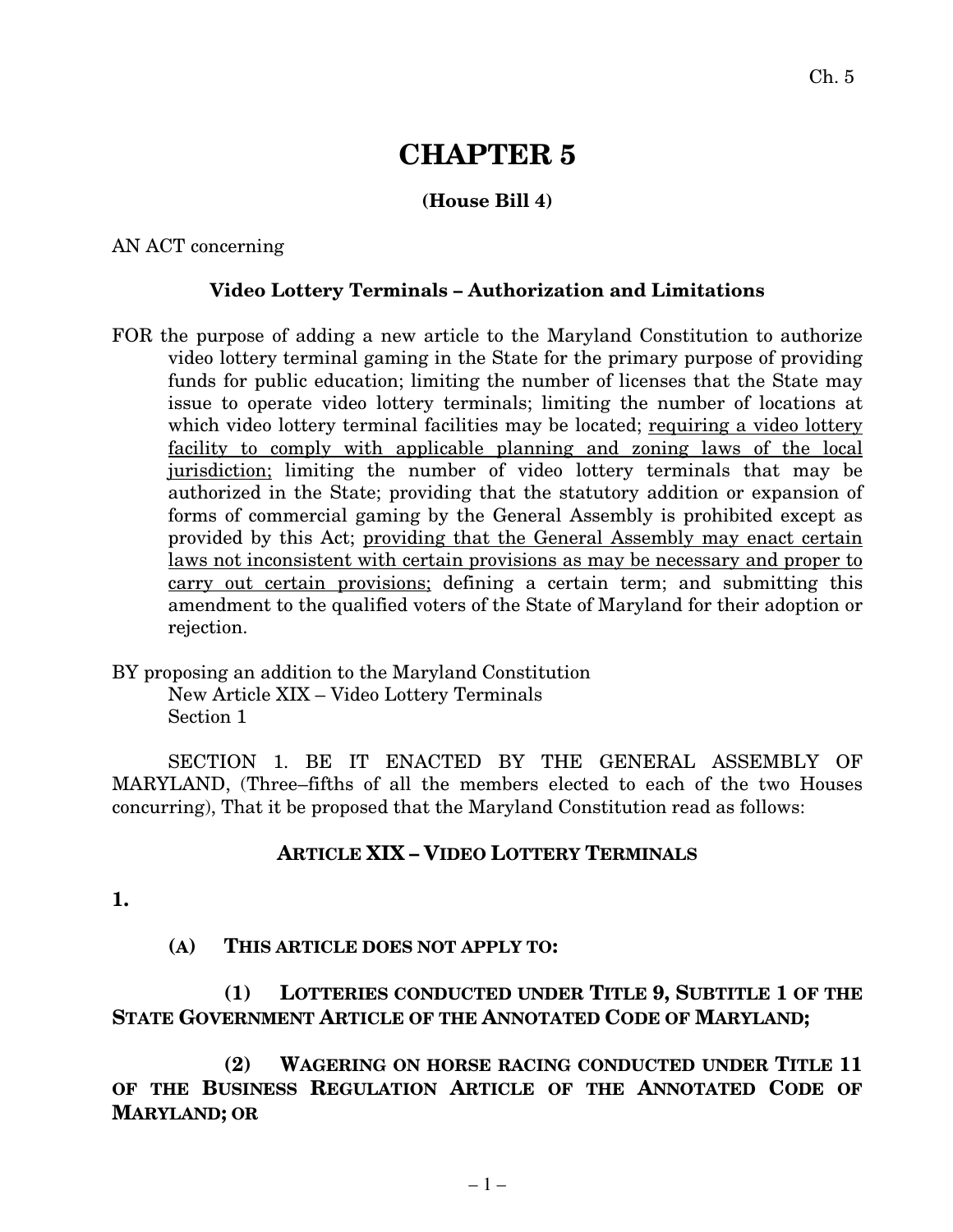**(3) GAMING CONDUCTED BY A BONA FIDE FRATERNAL, CIVIC, WAR VETERANS' , RELIGIOUS, OR CHARITABLE ORGANIZATION, VOLUNTEER FIRE COMPANY, OR SUBSTANTIALLY SIMILAR ORGANIZATION INCLUDED UNDER TITLE 12 OR TITLE 13 OF THE CRIMINAL LAW ARTICLE OF THE ANNOTATED CODE OF MARYLAND.**

**(B) IN THIS ARTICLE, "VIDEO LOTTERY OPERATION LICENSE" MEANS A LICENSE ISSUED TO A PERSON THAT ALLOWS PLAYERS TO OPERATE VIDEO LOTTERY TERMINALS.**

**(C) (1) THE EXCEPT AS PROVIDED IN SUBSECTION (E) OF THIS SECTION, THE STATE MAY ISSUE UP TO FIVE VIDEO LOTTERY OPERATION LICENSES THROUGHOUT THE STATE FOR THE PRIMARY PURPOSE OF RAISING REVENUE FOR:**

**(I) EDUCATION FOR THE CHILDREN OF THE STATE IN PUBLIC SCHOOLS, PREKINDERGARTEN THROUGH GRADE 12;**

**(II) PUBLIC SCHOOL CONSTRUCTION AND PUBLIC SCHOOL CAPITAL IMPROVEMENTS; AND**

**(III) CONSTRUCTION OF CAPITAL PROJECTS AT COMMUNITY COLLEGES AND 4–YEAR PUBLIC INSTITUTIONS OF HIGHER EDUCATION SENIOR HIGHER EDUCATION INSTITUTIONS.**

**(2) EXCEPT AS PROVIDED IN SUBSECTION (E) OF THIS SECTION, THE STATE MAY NOT AUTHORIZE THE OPERATION OF MORE THAN 15,000 VIDEO LOTTERY TERMINALS IN THE STATE.**

**(3) A EXCEPT AS PROVIDED IN SUBSECTION (E) OF THIS SECTION, A VIDEO LOTTERY OPERATION LICENSE ONLY MAY BE AWARDED FOR A VIDEO LOTTERY FACILITY IN THE FOLLOWING LOCATIONS:**

**(I) ANNE ARUNDEL COUNTY, WITHIN 2 MILES OF MD ROUTE 295;**

**(II) CECIL COUNTY, WITHIN 2 MILES OF INTERSTATE 95;**

**(III) WORCESTER COUNTY, WITHIN 1 MILE OF THE INTERSECTION OF ROUTE 50 AND ROUTE 589;**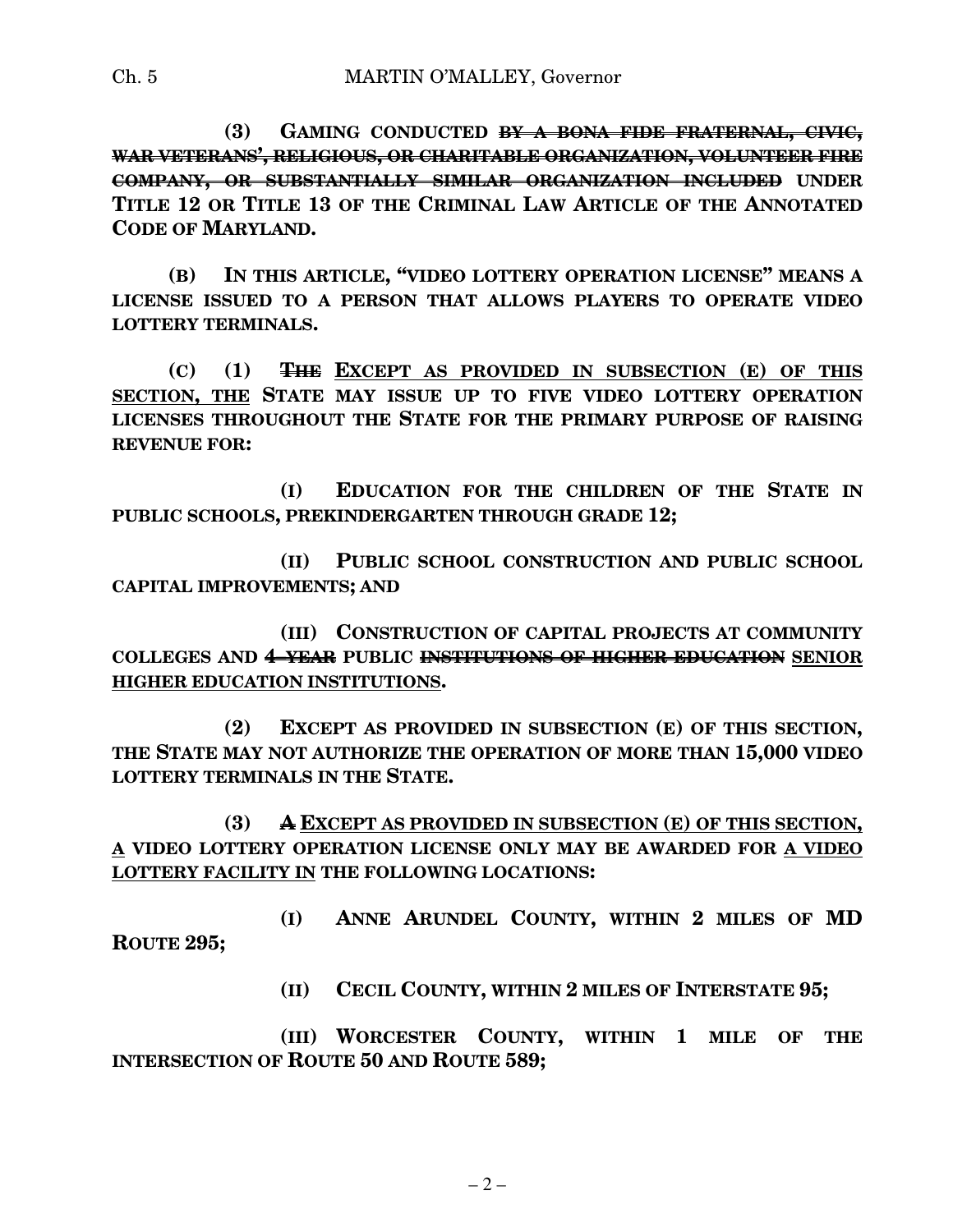**(IV) ON STATE PROPERTY ASSOCIATED WITH THE ROCKY GAP LODGE AND GOLF RESORT LOCATED WITHIN ROCKY GAP STATE PARK IN ALLEGANY COUNTY; OR**

**(V) BALTIMORE CITY, IN A NONRESIDENTIAL AREA WITHIN ONE–HALF MILE OF INTERSTATE 95 AND MD ROUTE 295, AND NOT ADJACENT TO OR WITHIN ONE–QUARTER MILE OF RESIDENTIAL PROPERTY.**

### **(V) BALTIMORE CITY, IF THE VIDEO LOTTERY FACILITY IS:**

- **1. LOCATED:**
- **A. IN A NONRESIDENTIAL AREA;**
- **B. WITHIN ONE–HALF MILE OF INTERSTATE 95;**
- **C. WITHIN ONE–HALF MILE OF MD ROUTE 295; AND**

**D. ON PROPERTY THAT IS OWNED BY BALTIMORE CITY ON THE DATE ON WHICH THE APPLICATION FOR A VIDEO LOTTERY OPERATION LICENSE IS SUBMITTED; AND**

**2. NOT ADJACENT TO OR WITHIN ONE–QUARTER MILE OF PROPERTY THAT IS:**

**A. ZONED FOR RESIDENTIAL USE; AND**

**B. USED FOR A RESIDENTIAL DWELLING ON THE DATE THE APPLICATION FOR A VIDEO LOTTERY OPERATION LICENSE IS SUBMITTED.**

**(4) EXCEPT AS PROVIDED IN SUBSECTION (E) OF THIS SECTION, THE STATE MAY NOT AWARD MORE THAN ONE VIDEO LOTTERY OPERATION LICENSE IN A SINGLE COUNTY OR BALTIMORE CITY.**

**(5) A VIDEO LOTTERY FACILITY SHALL COMPLY WITH ALL APPLICABLE PLANNING AND ZONING LAWS OF THE LOCAL JURISDICTION.**

**(D) EXCEPT AS PROVIDED IN SUBSECTION (E) OF THIS SECTION, ON OR AFTER NOVEMBER 15, 2008, THE GENERAL ASSEMBLY MAY NOT AUTHORIZE ANY ADDITIONAL FORMS OR EXPANSION OF COMMERCIAL GAMING.**

**(E) THE GENERAL ASSEMBLY MAY ONLY AUTHORIZE ADDITIONAL FORMS OR EXPANSION OF COMMERCIAL GAMING IF APPROVAL IS GRANTED**